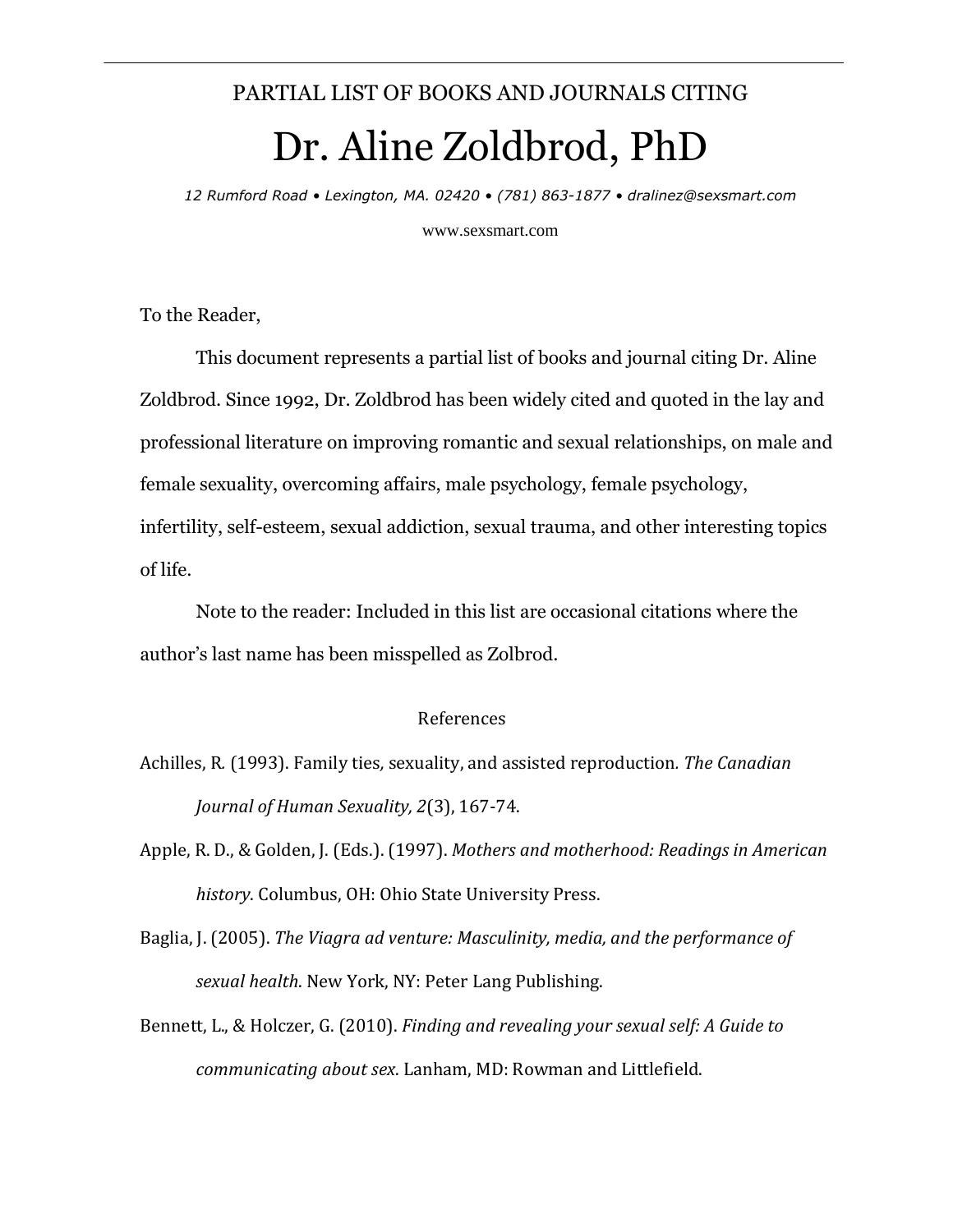- Berman, L., Berman, J., & Bumiller, E. (2005). *For women only, revised edition: A revolutionary guide to reclaiming your sex life*. New York, NY: Macmillan.
- Berman, L. (2005). *The passion prescription: Ten weeks to your best sex-ever*! New York, NY: Hyperion.
- Blue, V. (2004). *The ultimate guide to sexual fantasy: How to turn your fantasies into reality*. Berkeley, CA: Cleis Press.
- Blue, V. (2014). *The ultimate guide to sexual fantasy: How to have incredible sex with role play, sex games, erotic massage, BDSM, and much, much more*. Berkeley, CA: Cleis Press.
- Bogart, J. (2006). *Sexploration: The ultimate guide to feeling truly great in bed*. New York, NY: Penguin Books.
- Brown, E. M. (1999). *Affairs: A guide to working through the repercussions of infidelity*. San Francisco, CA: Jossey Bass.
- Budrionis, R., & Jongsma, A. (2003). *The sexual abuse victim and sexual offender treatment planner*. Hoboken, NJ: Wiley.
- Burns. L. (2005). Psychological Changes in Infertility Patients. In A. Rosen & J. Rosen (Eds.), *Frozen dreams: Psychodynamic dimensions of infertility and assisted reproduction* (pp. 3-32). New York, NY: Routledge Analytic Press.
- Carcio, H. N. (1998). *Management of the infertile woman*. Philadelphia, PA: Lippincott Williams and Wilkins.
- Carter, J. M. (1998). *Sweet grapes: How to stop being infertile and start living again*. Indianapolis, IN: Perspectives Press.
- Chester, T. (2010). *Closing the window: Steps to living porn free*. Downers Grove, IL: IVP Books.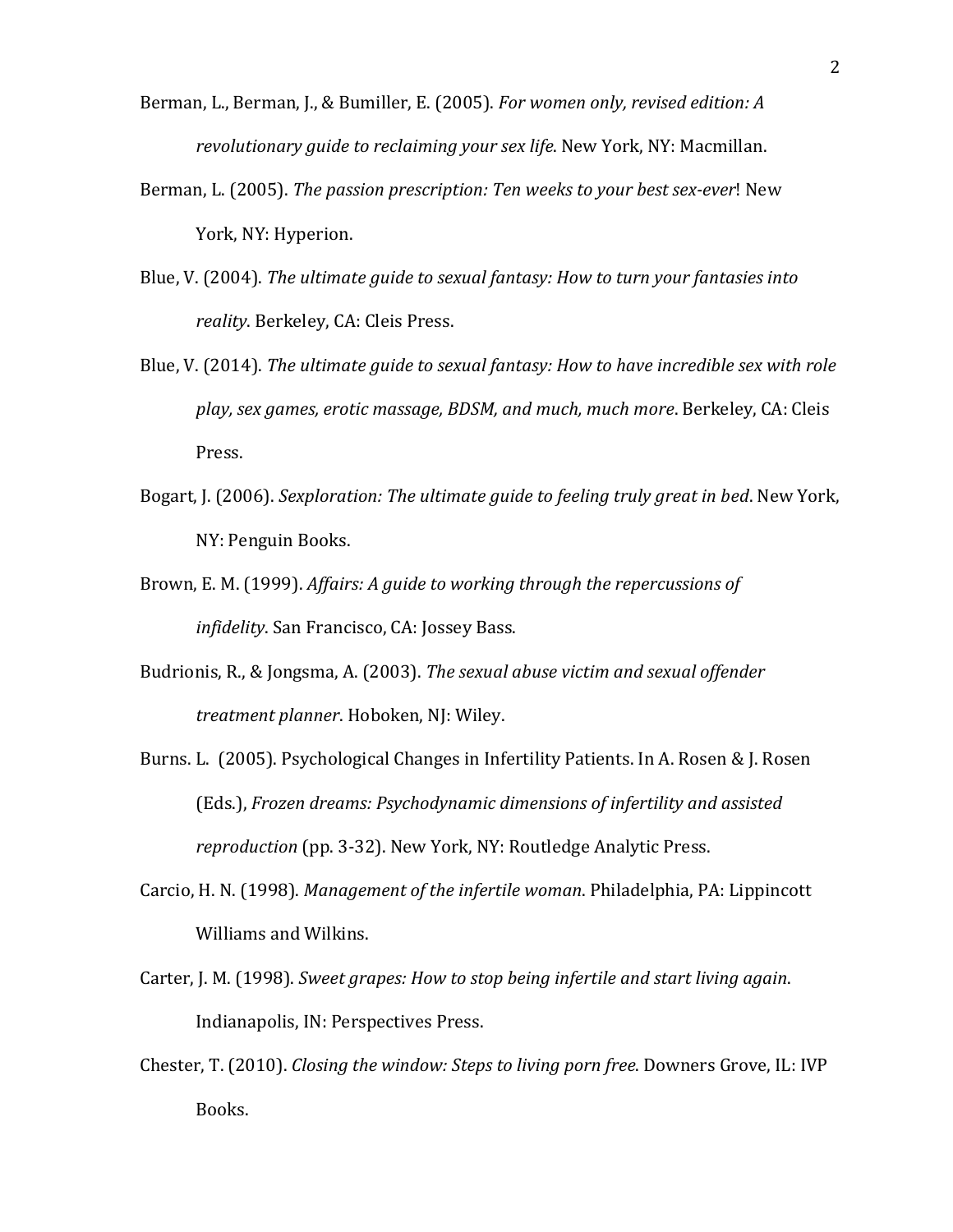- Cohn, R. (2016). Toward a trauma-informed approach to adult sexuality: A largely barren field awaits its plow. *Current Sexual Health Reports, 8*(2), 77-85.
- Comella, L., & Tarrant, S. (Eds.). (2015). *New views on pornography, sexuality, politics, and the law*. New York, NY: Prager.
- Corinna, H. (2016). *S.E.X. the all-you-need-to-know progressive sexuality guide to get you through high school and college* (2nd edition). Philadelphia, PA: Da Capo Press.
- Corsini-Munt, S., Bergeron, S., Rosen, N. O. Beaulieu, N., & Steben, M. (2016). A dyadic perspective on childhood maltreatment for women with provoked vestibulodynia and their partners: Associations with pain and sexual and psychosocial functioning. *The Journal of Sex Research*, 1-11.
- Cox, T. (2003). *Superflirt*. London: DK, 2003.
- Cox, T. (2007). *More hot sex: How to do it longer, better, and hotter than ever*. New York, NY: Bantam.
- Cox, T. (2007). *The sex doctor: Fix your love life fast!* London, UK: Transworld Publishers Ltd.
- Crooks. R., & Baur, K. (1996). *Our sexuality*. Belmont, CA: Wadsworth.
- Curtis, M., Antoniewicz, L., & Linares, S. T. (Eds.). (2014). *Glass' Office Gynecology 2014.* In chapter on womens' sexuality. Philadelphia, PA: Lippincott, Williams and Wilkins.
- Daniluk, J., & Fluker, M. (2001). *The infertility survival guide: Everything you need to know to cope with the challenges while maintaining your sanity, dignity and relationships*. Oakland, CA: New Harbinger.
- Daniluk, J. (1998). *Women's sexuality across the lifespan*. Judith C. Daniluk, New York, NY: Guilford.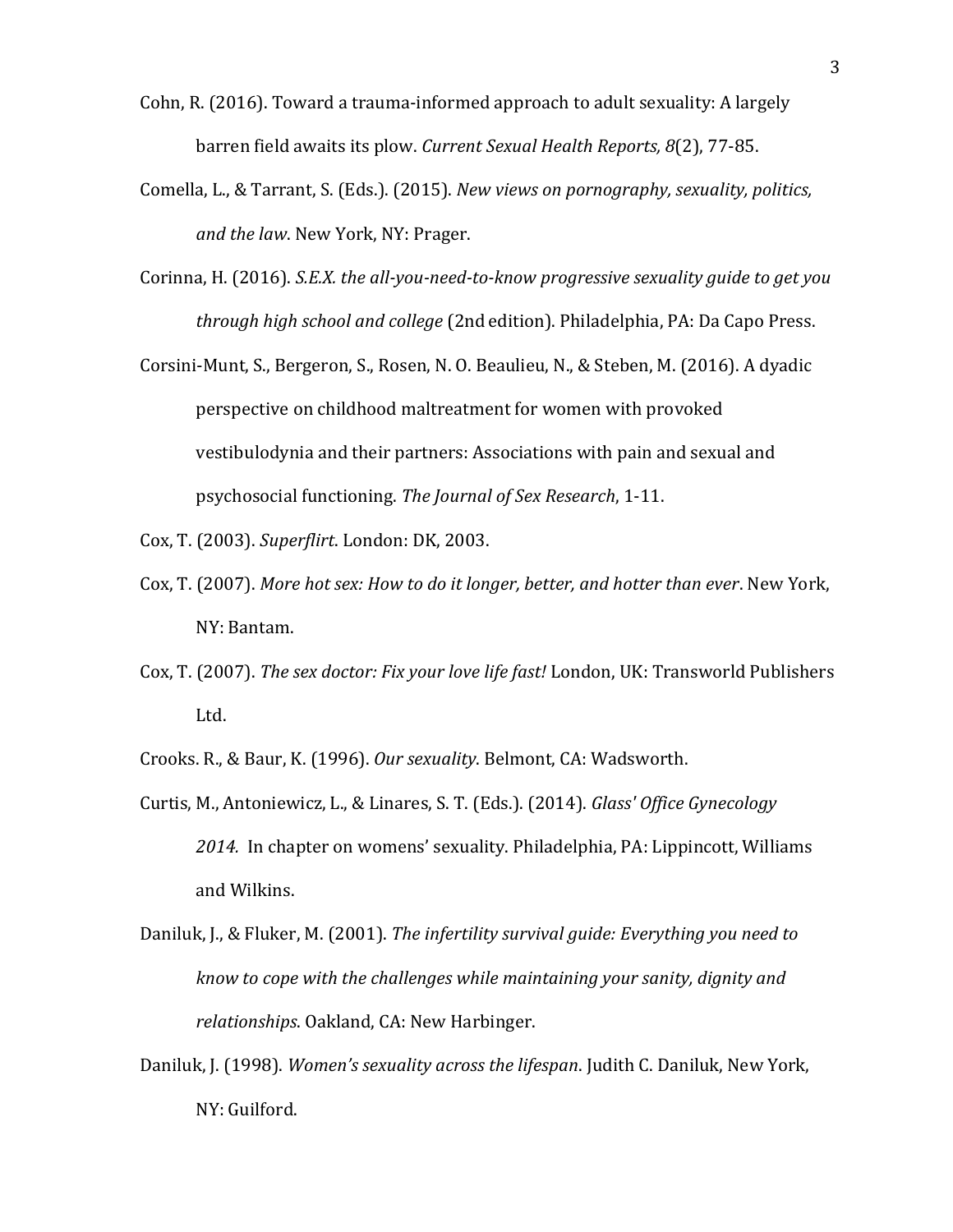[Tu sexo es tuyo: Todo lo que debes saber para disfrutar de tu sexualidad](https://books.google.com/books?hl=en&lr=&id=PZkZCgAAQBAJ&oi=fnd&pg=PT3&ots=bnppDMhMBs&sig=OslyXI0Ar8T6kggDg6wPDZlaiUQ)

S de Béjar – 2015.

- Disch, E. (2008). *Reconstructing gender: A multi-cultural anthology*. Estelle Disch. McGraw-Hill.
- Doolittle, D. (2006). *Sex with the lights on: 200 illuminating sex questions answered*. Da Capo Press.

Essed , P. et al. (Eds.). (2005). *A companion to gender studies*. Wiley-Blackwell.

- Farquar, D. (1996). *The other machine: Discourse and reproductive technologies*. New York, NY: Routledge.
- Firestone, R. W., & Firestone, L. (2006). *Approaches to the etiology of sexual dysfunctions and problems in sexual relating*. American Psychological Association Press.
- Firestone, R. & L. (2006). *Sex and love in intimate relationships*. American Psychological Association Press.
- Firestone, R. W. et al. (2002). *Conquer your critical inner voice: A revolutionary program to counter negative thoughts and live free from imagined limitations*. Oakland, CA: New Harbinger.
- Foley, S. (2006). *Modern love: A no-nonsense guide to a life of passion*. New York, NY: Sterling.
- Foley, S., Kope, S., & Sugrue, D. (2012). *Sex matters for women: A complete guide to taking care of your sexual self*. New York, NY: Guilford.
- Gaidhane et al. (2016). Child sexual abuse, a public health challenge. In P. Behere, G. Saha, & A. Shiha (Eds.), *Child sexual abuse, Indian scenario* (pp. 97-100). Indian Psychiatric Society.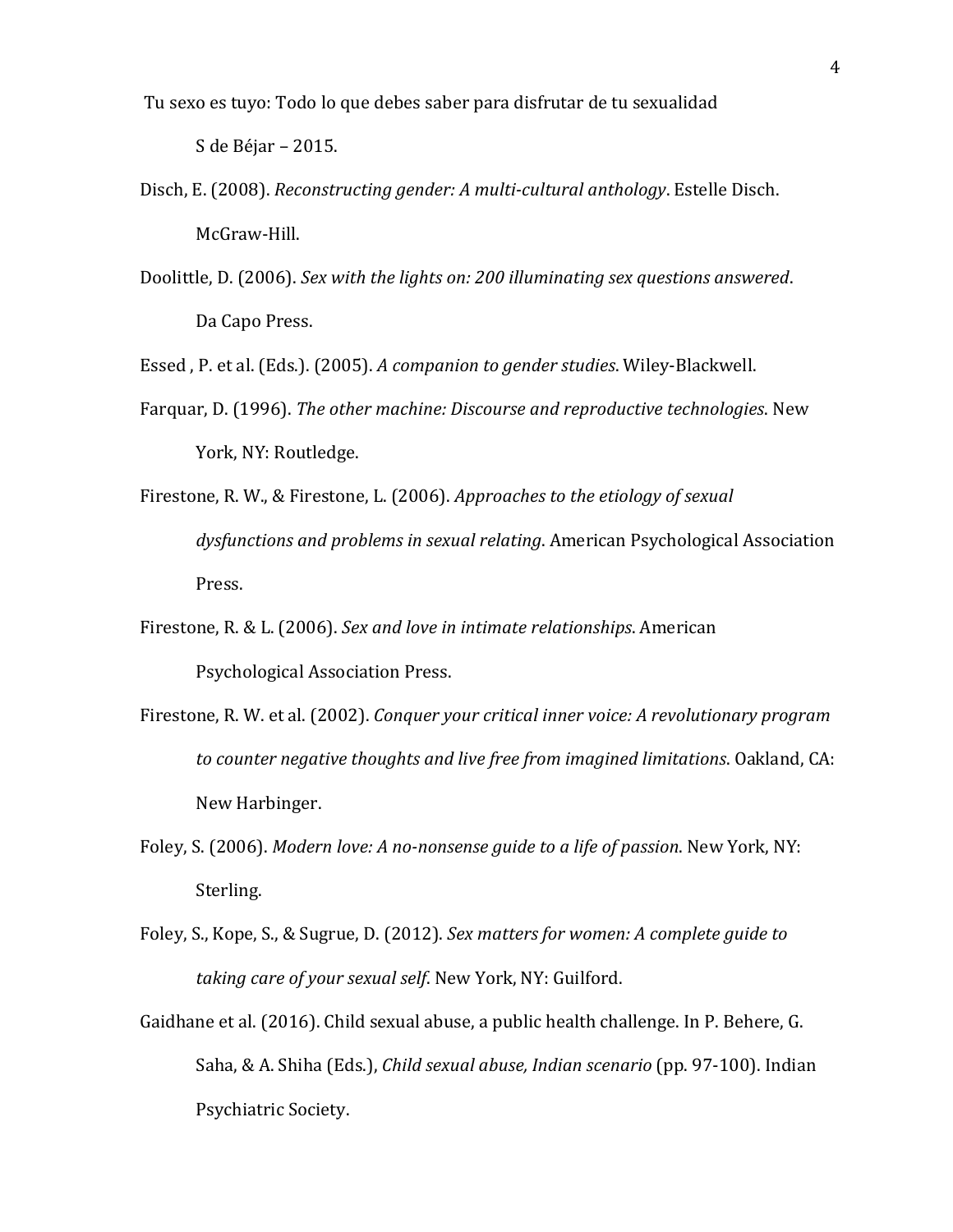- Gallo-Silver, L. (2006). Human sexuality and physical intimacy. In S. Gehlert & T. A. Browne (Eds.), *Handbook of health social work*. Hoboken, NJ: Wiley.
- Gallo-Silver, L. (2011). Sexuality, sensuality, and intimacy. In *Palliative Oxford Textbook of Palliative Social Work*. London, UK: Oxford University Press.
- Goldstein, A., & Brandon, M. (2009). *Reclaiming desire: Four keys to finding your lost libido*. Emmaus, PA: Rodale.
- Gonzalez, S. de Bejar. (2012). *Deseo: Cómo mantener la pasión y resolver las diferencias sexuales*. Grupo Planeta Spain.
- Goodwin, A. A. (1997). *Woman's guide to overcoming sexual fear and pain*. Oakland, CA: New Harbinger.
- Gordon, D. (Ed.). (2003). *The woman doctor's guide to health and healing: 200 top doctors give you their best advice for preventing illness and treating health concerns*. Birmingham, AL: Oxmoor.
- Harkness, C. (1992). *The infertility book: A comprehensive medical and emotional guide*. Berkeley, CA: Celestial Arts.
- Hazlett-Steven, H. (2005). *Women who worry too much: How to stop worry and anxiety from ruining relationships, work, and fun*. Oakland, CA: New Harbinger.
- Hernandez, M. (2008). *Education sexual para ninos y ninas de 0 a 6 Anos: Cuando, Cuarto*. Barcelona, Spain: Paidos.
- Hersh, S. (2007). *Is it hot in here, or am I just hot?: Lose your virginity after 40!* Sunny Hersh, Old Zion, PA: Fast Forward.
- Hollinger, D. P. (2009). *Christian ethics and the moral life*. Ada, MI: Baker Academic.
- Hudson, F. M. (1999). *The handbook of coaching: A comprehensive resource guide for managers, executives, consultants, and human resource professionals*. San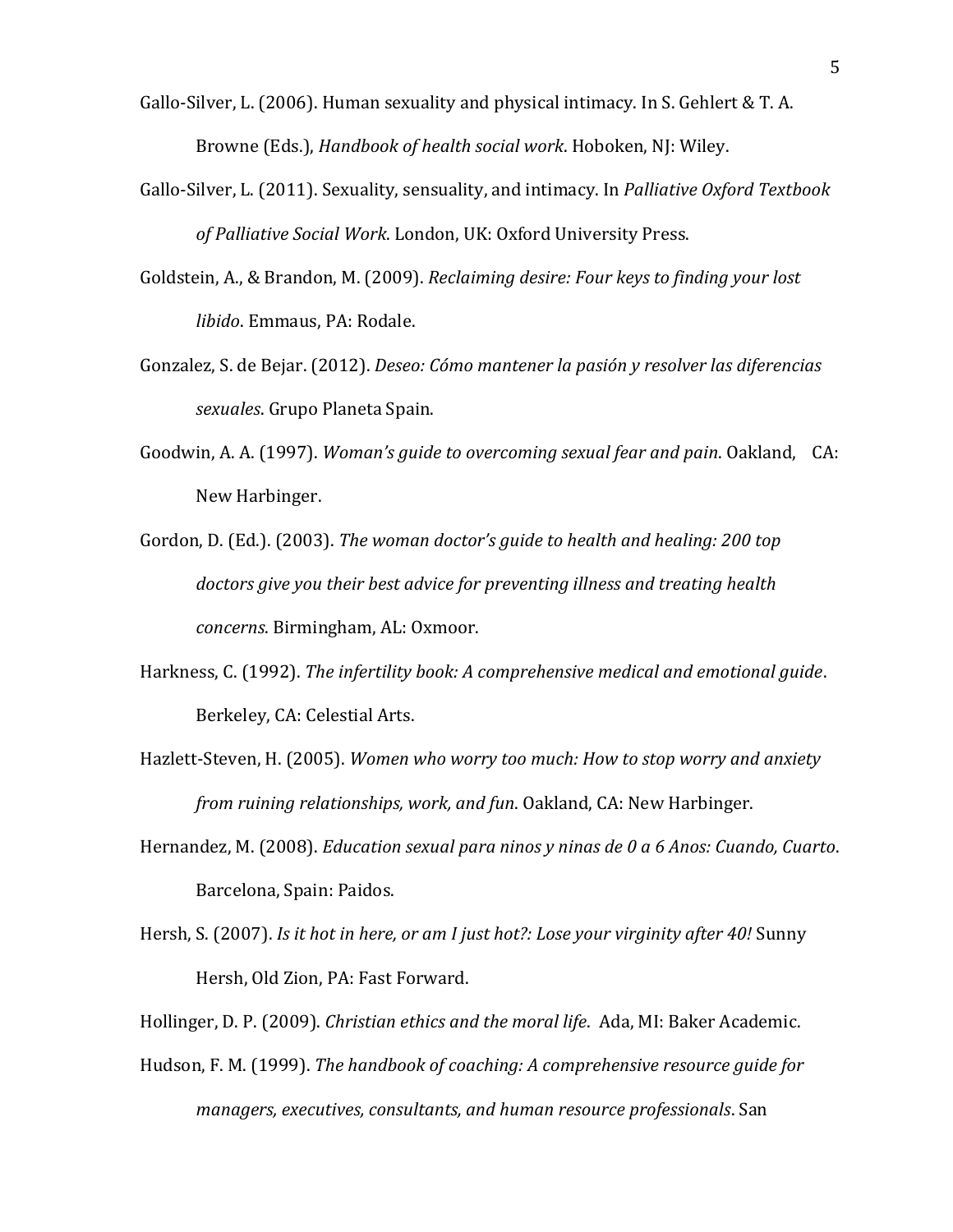Francisco, CA: Jossey Bass.

- Hyde, J., & DeLamater, J. (2007). *Understanding human sexuality*. Boston, MA: McGraw-Hill.
- Jacobs, N. N., & O'Donahue, W. (2006). *Coping with infertility: Clinically proven ways of managing the emotional roller coaster*. New York: Routledge.
- Jessup, B. (2004). When a couple cannot conceive: Traumatic consequences of infertility. In D. R. Catherall (Ed.), *Family stressors: Interventions for stress and trauma* (Ch. 6). New York, NY: Brunner/Routledge.
- Johnson, P. I. (1994). *Taking charge of infertility*. Indianapolis, IN: Perspectives Press.
- Kelly, G. F. (1994). *Sexuality today: The human perspective* (4th ed.). McGraw-Hill.
- Keye, W. R. (1995). *Infertility: Evaluation and treatment*. Philadelphia, PA: W.B. Saunders.
- Lay, M. L. (2000). *Body talk: Rhetoric, technology, reproduction*. Madison, WI: University of Wisconsin Press.
- Linschoten, M., Weiner, L., & Avery-Clark, C. (2016). Sensate focus: a critical literature review. *Sexual and Relationship Therapy, 31*(2), 230-247.

Lucas, E. (2002). *Balance and healing through logotherapy*. Spain: Herder Verlag.

- Maltz, W. (2012). *The sexual healing journey: A guide for survivors of sexual abuse* (revised edition). New York, NY: Harper.
- Mass, V. S. (2007). *Facing the complexities of womens sexual desire*. New York, NY: Springer.
- McCarthy, B., & E. (2003). *Rekindling desire: A step-by-step program to help low-sex and no-sex marriages*. New York, NY: Routledge.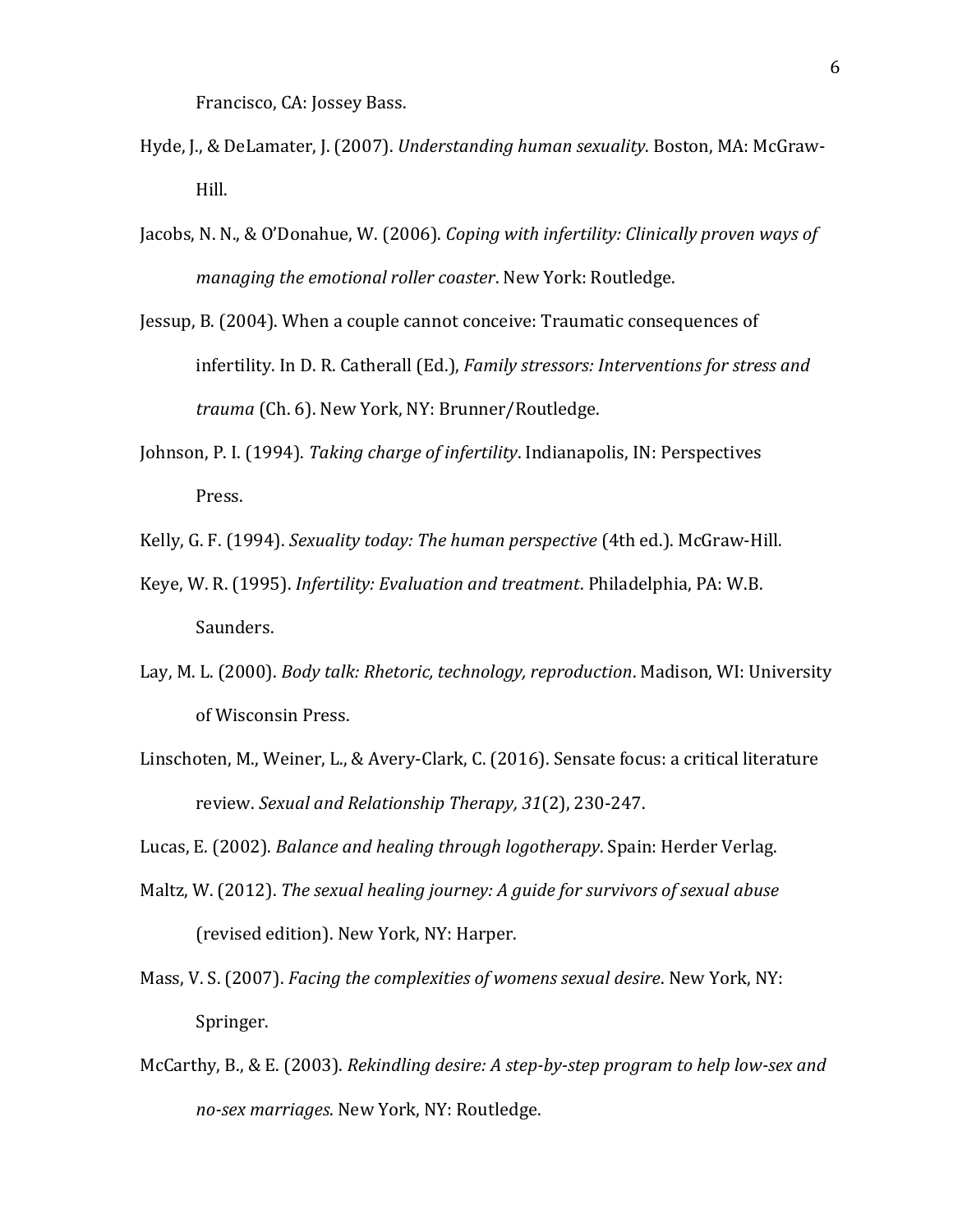- Metz, M., & McCarthy, B. (2004). *Coping with erectile dysfunction: How to regain confidence and enjoy great sex*. Oakland, CA: New Harbinger.
- Metzl, E.S (2016). *When art therapy meets sex therapy: Creative explorations of sex, gender and relationships*. New York: Routledge
- Milano, P. (2004). *I can't believe you asked that! The ultimate Q and A about race, sex, religion and other terrifying topics*. New York, NY: Perigee.
- Millner, V. S. (2005). Female sexual arousal disorder and counseling deliberations. *The Family Journal, 13*(1), 95-100.
- Miller, M. S. (1997). *Health care choices for today's consumer: Guide to quality and cost*. New York, NY: Wiley.
- Newberger, E. (2000). *The men they will become: The nature and nurture of male character*. Cambridge, MA: Da Capo Press.
- Nihall, J. (2004). *Perfecting private practice: Suggestions and strategies for psychologists*. Trafford.
- Nilforooshan, P., Ahmad Ahmadi, S., Reza Abedi, M., & Mehdi Ahmadi, S. (2006). Attitude towards infertility and its relation to depression and anxiety in infertile couples. *Medical Journal of Reproduction & Infertility, 6*(5).
- Nilforooshan, P., Ahmad Ahmadi, S., Reza Abedi, M., & Mehdi Ahmadi, S. (2006). Counseling based on interacting cognitive subsystems and its effect on anxiety of infertile couples. *Pakistan Journal of Psychological Research, 21*(3/4), 95-103.
- O'Donohue, W., Byrd, M., Cummings, N. A., & Henderson, D. (2004). *Behavioral integrative care: Treatments that work in the primary care setting*. New York, NY: Routledge.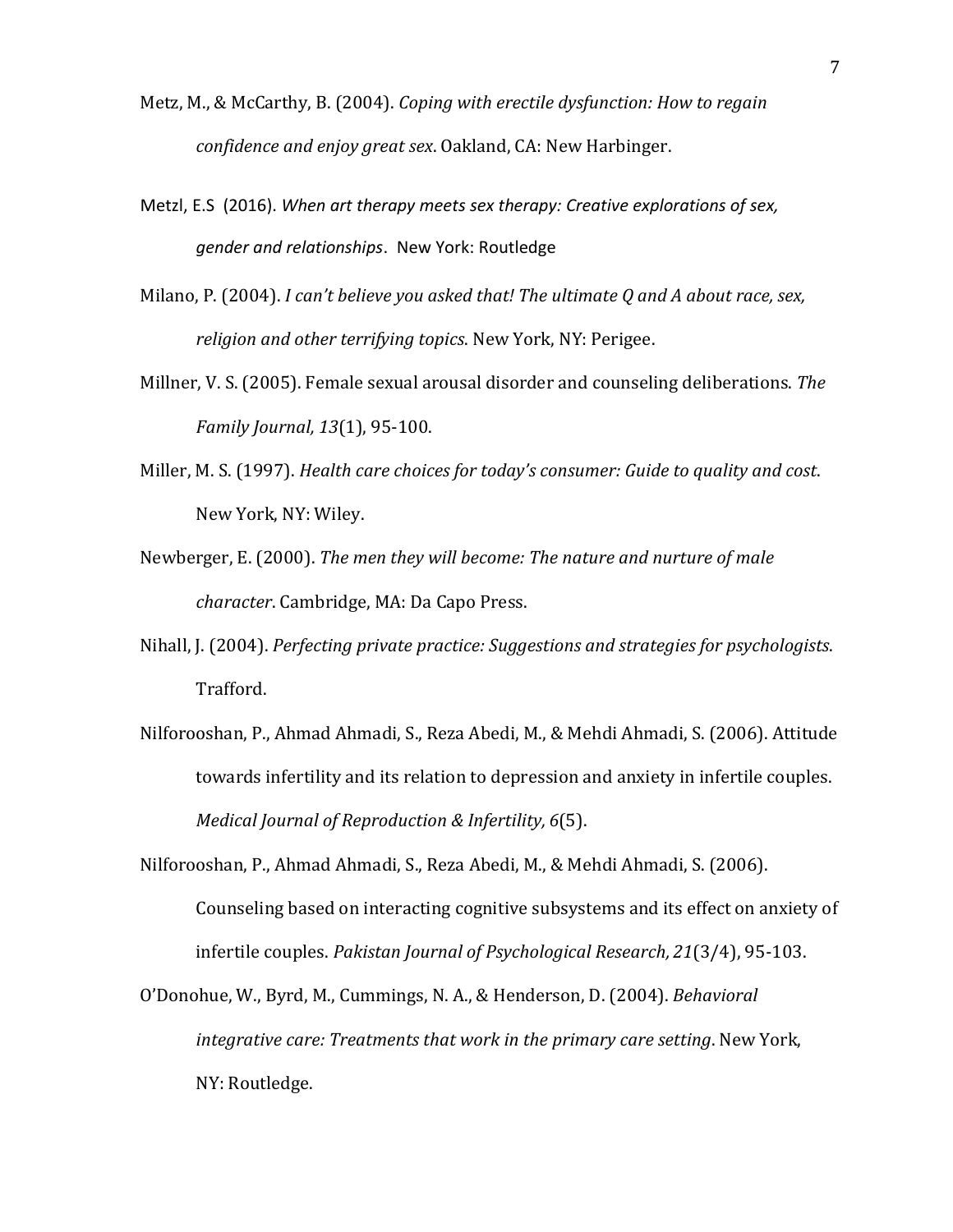- Ogden, G. (2006). *The heart and soul of sex: Making the Isis connection*. Boston, MA: Trumpeter.
- Ogden, G. (2008). *The return of desire: A guide to rediscovering your sexual passion*. Boston, MA: Trumpeter.

Ogden, G. (2007). *Women who love sex*. Boston, MA: Trumpeter.

- Okun, B. F. (1998). *Understanding diverse families: What practitioners need to know*. New York, NY: Guilford.
- Parrott, L. (2009). *Crazy good sex: Putting to bed the myths men have about sex*. Zondervan.
- Paul, P. (2006). *Pornified: How pornography is damaging our lives, our relationships, and our families*. New York, NY: Times Books.
- Peoples, D., & Ferguson, H. (1998). *What to expect when you're experiencing infertility: How to cope with the emotional crisis and survive*. Norton.
- Peoples, D., & Rovner Ferguson, H. (2000). *Experiencing infertility: An essential resource*. New York, NY: Norton.
- Perelman,M. and Grill, E. 2013. "The role of sex therapy for male infertility." p204- 218 in *Surgical and Medical Management of Male Infertility*. Goldstein, M and Schlegel, P. Cambridge. Cambridge University Press.

Perks, M. (2007). *Incredible orgasms: Yes, yes, yes, yessss!* New York, NY: Perigree. Promaulayko, M. (2008). *Cosmo's guide to red hot sex*. Hearst.

Resh, E. (2013). *Women, sex, power, and pleasure: Getting the life (and sex) you want*. Hay House.

Ransom, S., & McNeeley, S. G. (1997). *Gynecology for the primary care provider*.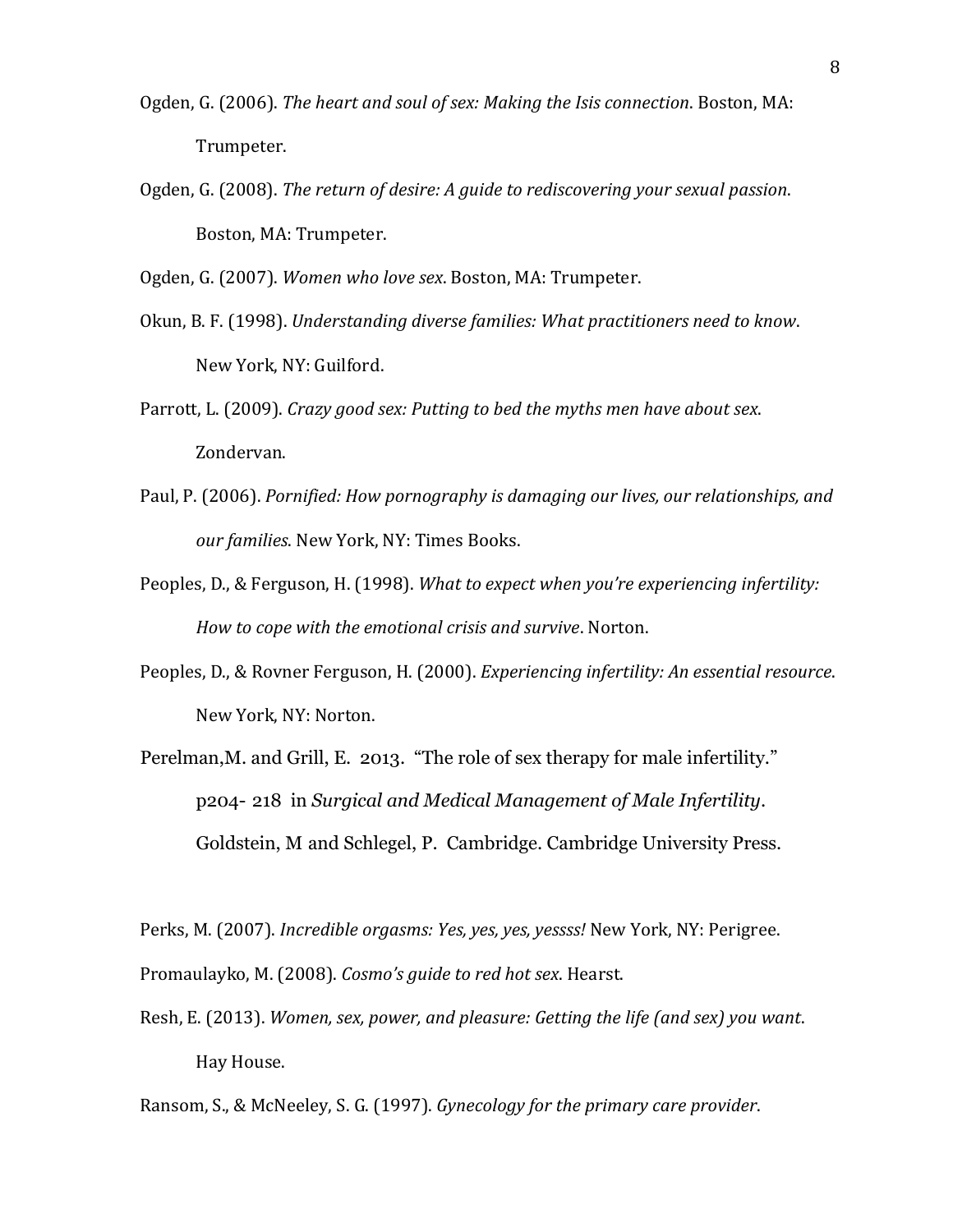Philadelphia, PA: WB Saunders Co.

- Ricotti, H., & Doyle Spencer, M. (2010). *The real life body book: A young woman's complete guide to health and wellness*. Random House.
- Rosenberg, H. S., & Epstein, Y. M. (2001). *Getting pregnant when you thought you couldn't: The interactive guide that helps you beat the odds*. Grand Central Publishing.

Rosenthal, M. S. (2002). *The fertility sourcebook*. McGraw Hill.

- Schover, L., & Thomas, A. (1999). *Overcoming male infertility: Understanding its causes and treatments*. New York, NY: Wiley.
- Semler, T. C. (1995). *All about Eve: The complete guide to women's health and well being*. New York, NY: Harper Collins.
- Shulman, J. L., & Horne, S. G. (2003). The use of self-pleasure: Masturbation and body image among African American and European American women. *Psychology of Women Quarterly, 27*(3), 262-269.

Simons, H. F. (1995). *Wanting another child*. New York, NY: Lexington Press.

- Sinel, M., & Deardorf, W. (1999). *Back pain remedies for dummies*. Dummies Press (Wiley).
- Speller, M. (2004). *The menopause answer book: Practical answers, treatments, and answers for your unique symptoms*. SourceBooks.
- Stoner, J., & Hughes, D. M. (Eds.). (2014). *Los Costes Sociales de la pornographia*. Northampton, MA: J. Edward Algar Publishing.
- Sumner, L. W., & Boyle, J. (1996). *Philosophical perspectives on bioethics*. Toronto, Canada: University of Toronto Press.

Tiemann, A. (2009). *Mojo mom: Nurturing your self while raising a family*. Gotham.